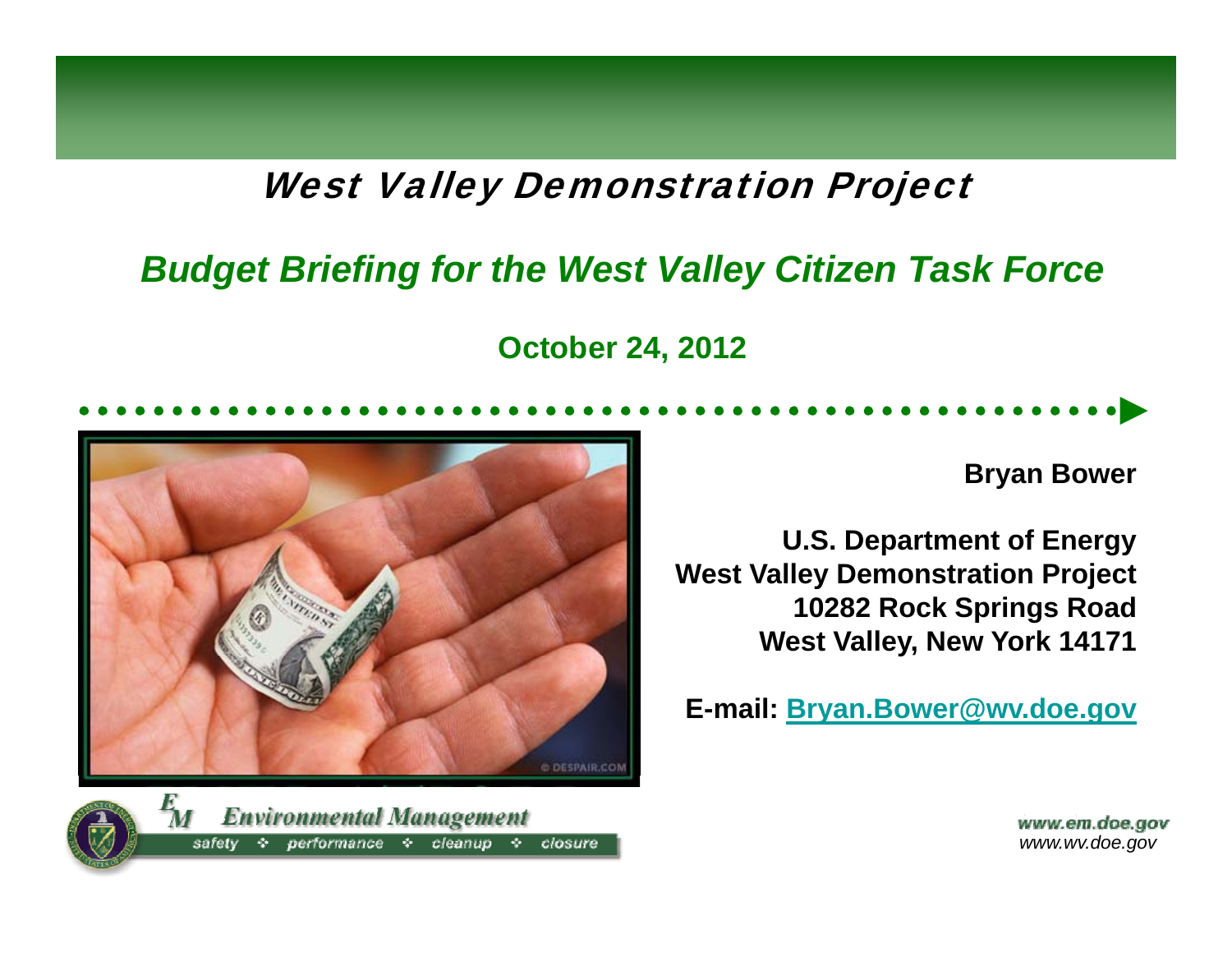# **Agenda**

- Current Federal Budget Picture
- ★ DOE Budget
- **★ EM Budget**
- ★ FY 2013 Budget



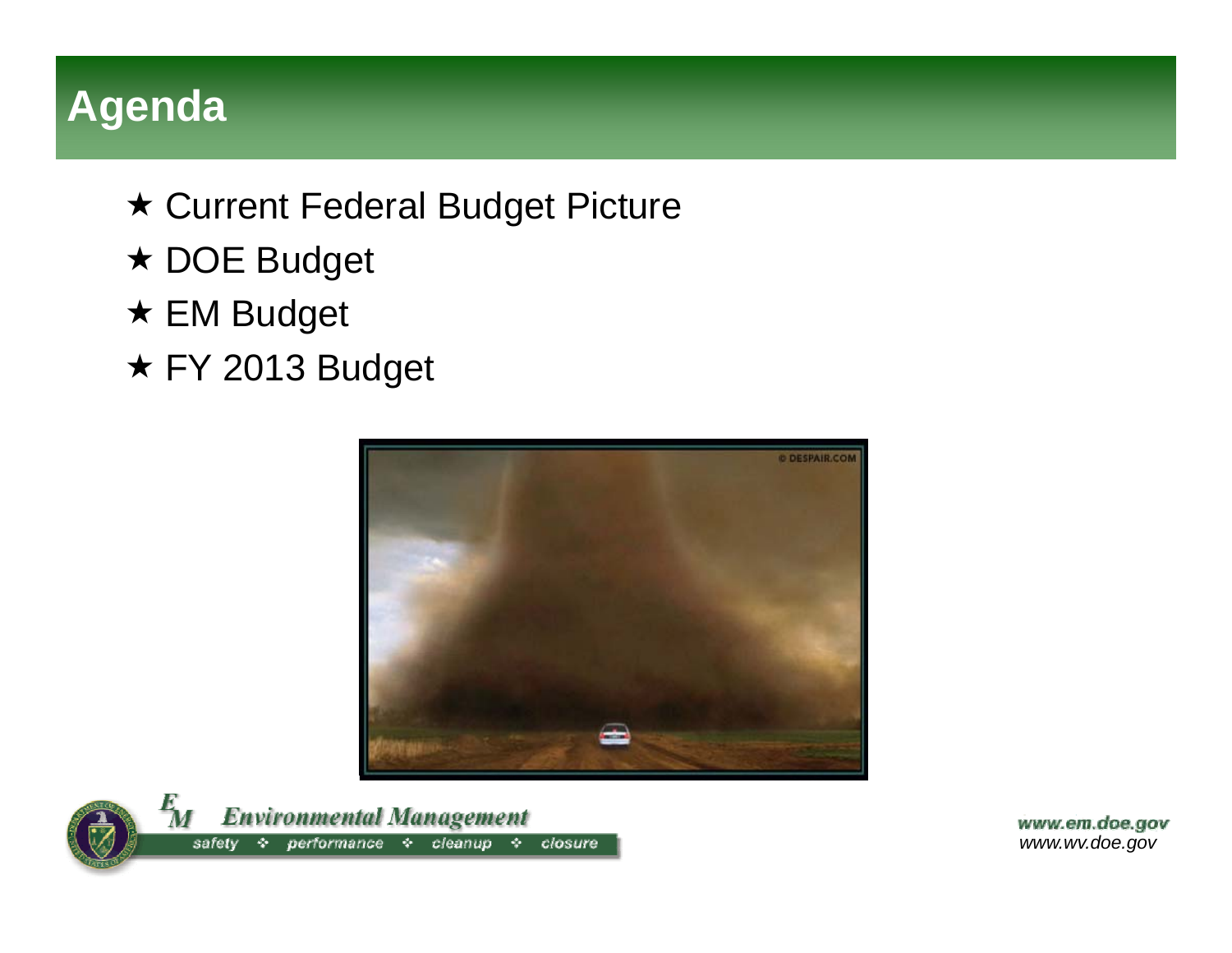### **Federal Deficit and Debt (as a % of GDP)**

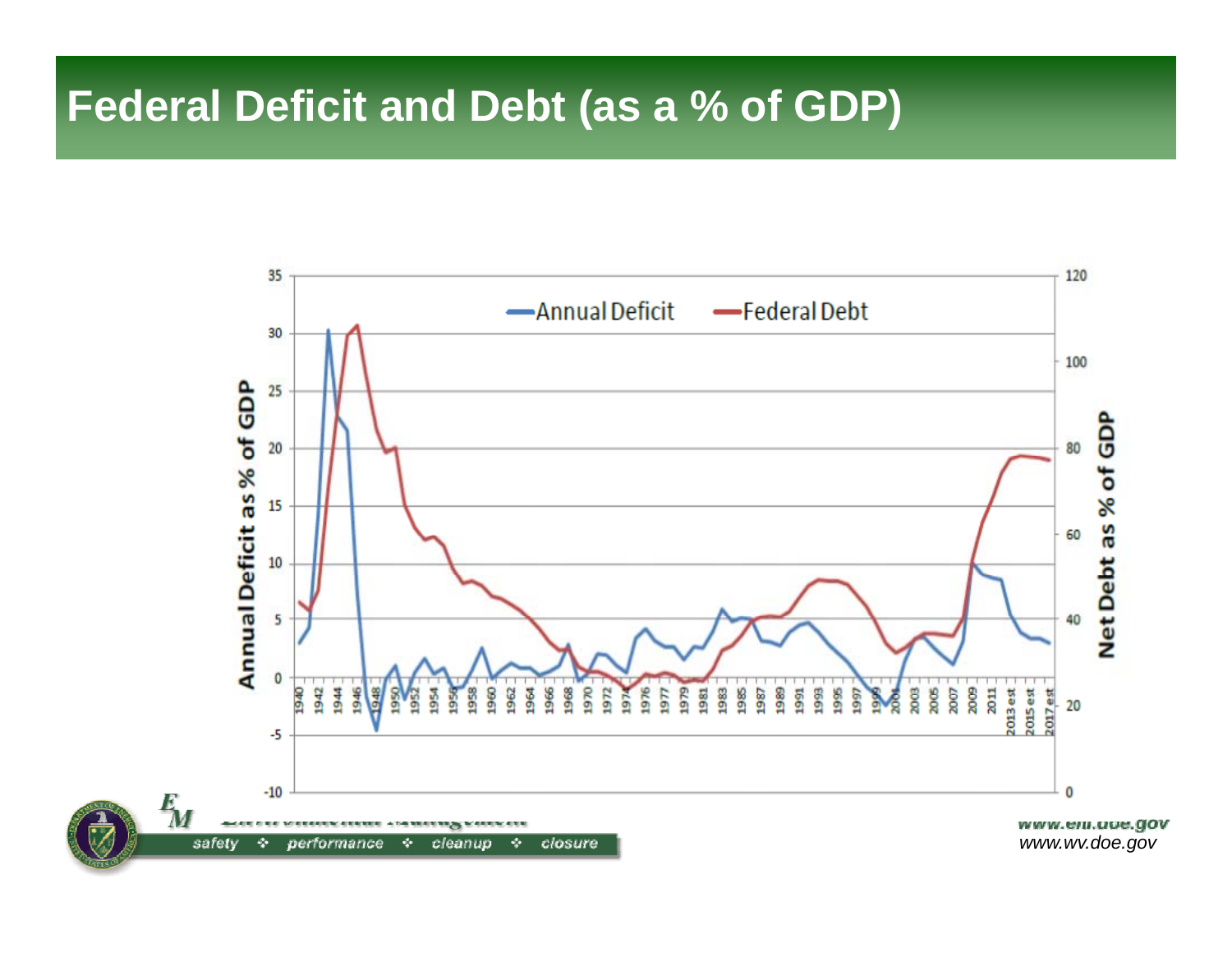#### **Long Term Federal Financial Picture**

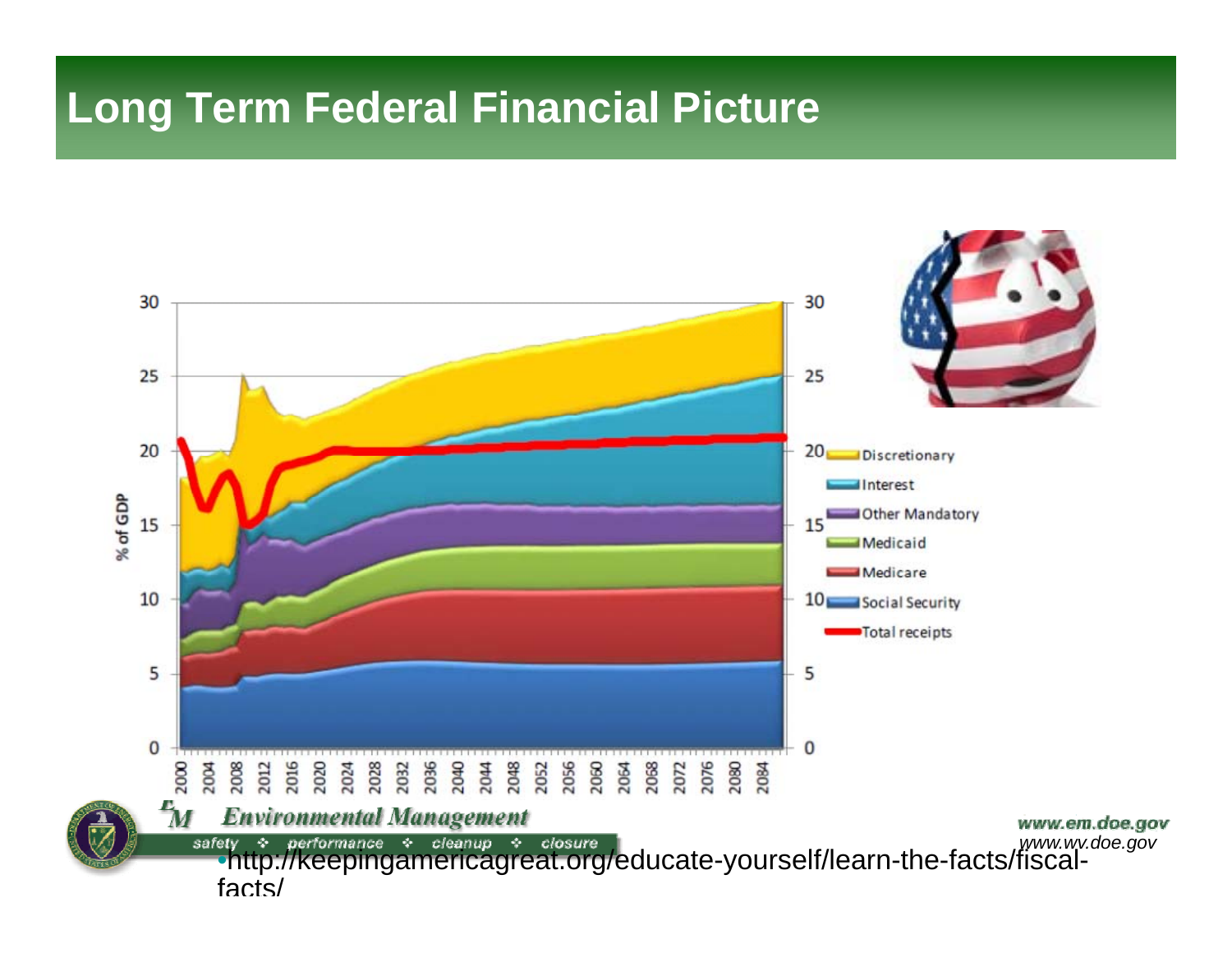## **FY 2013 DOE Budget Request - \$27.155B**



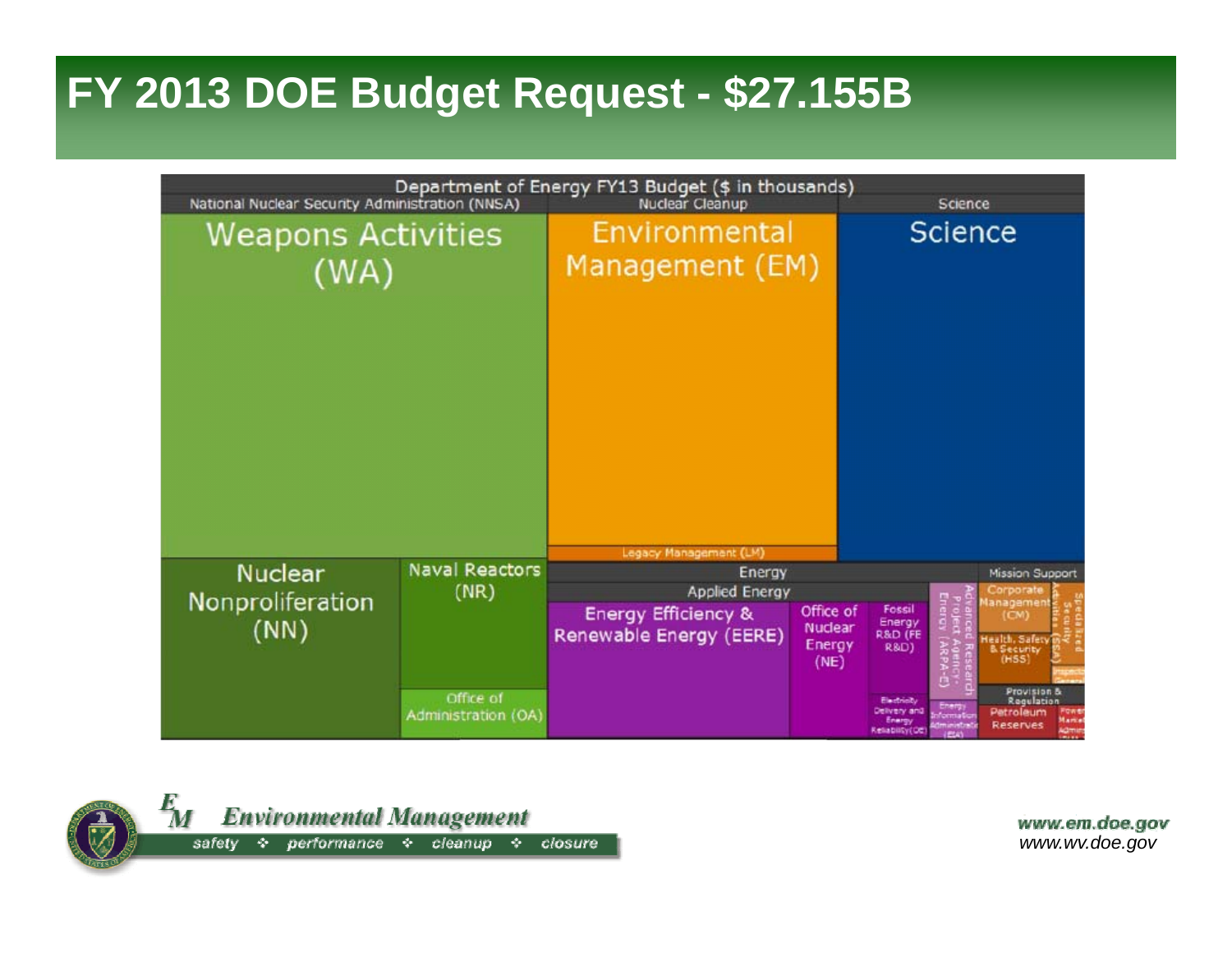# **Uncertain Congressional Action**



+ performance + cleanup + closure safety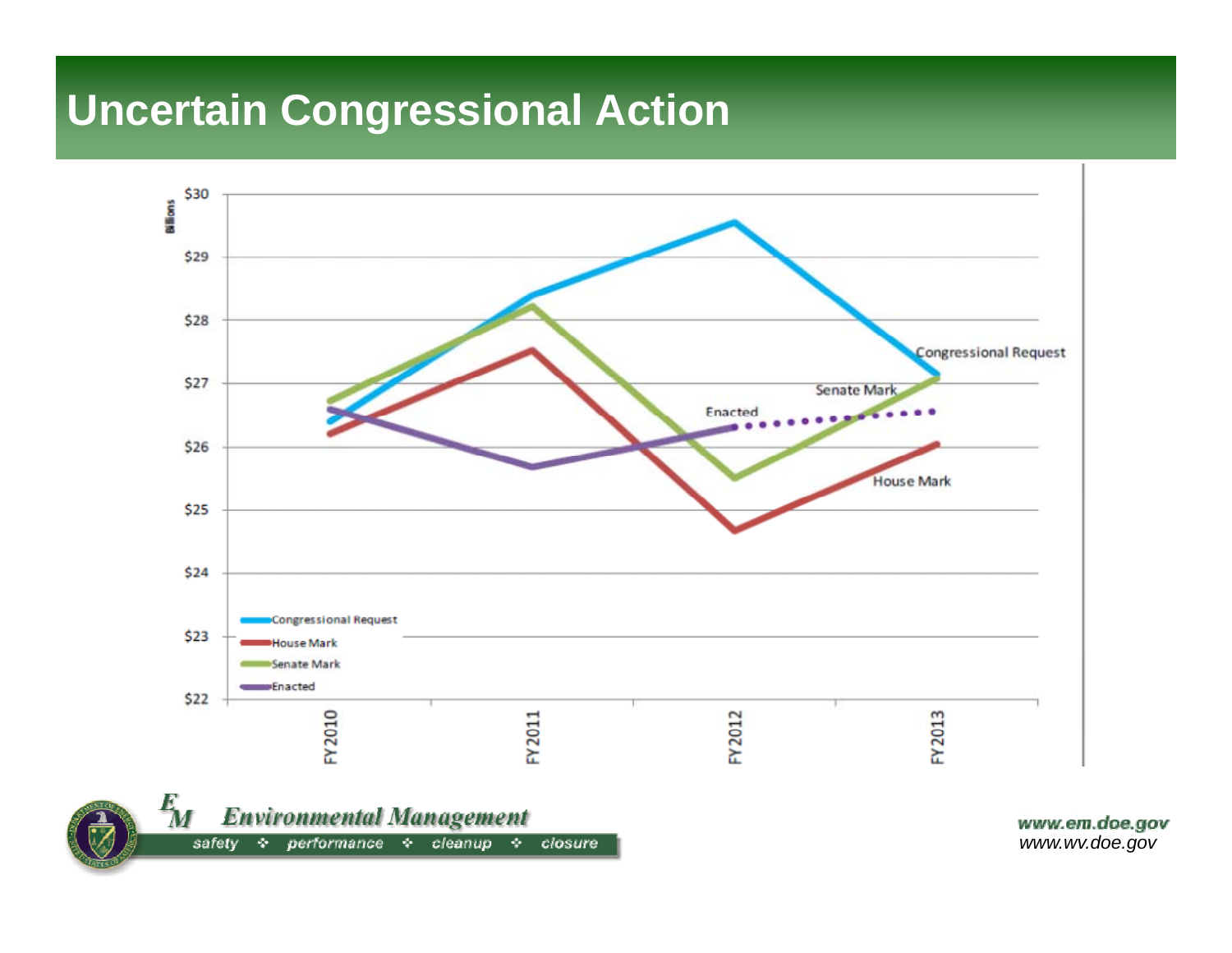# **Environmental Management Budget**



 $cleanup$ closure safety 办 performance  $\div$ 交付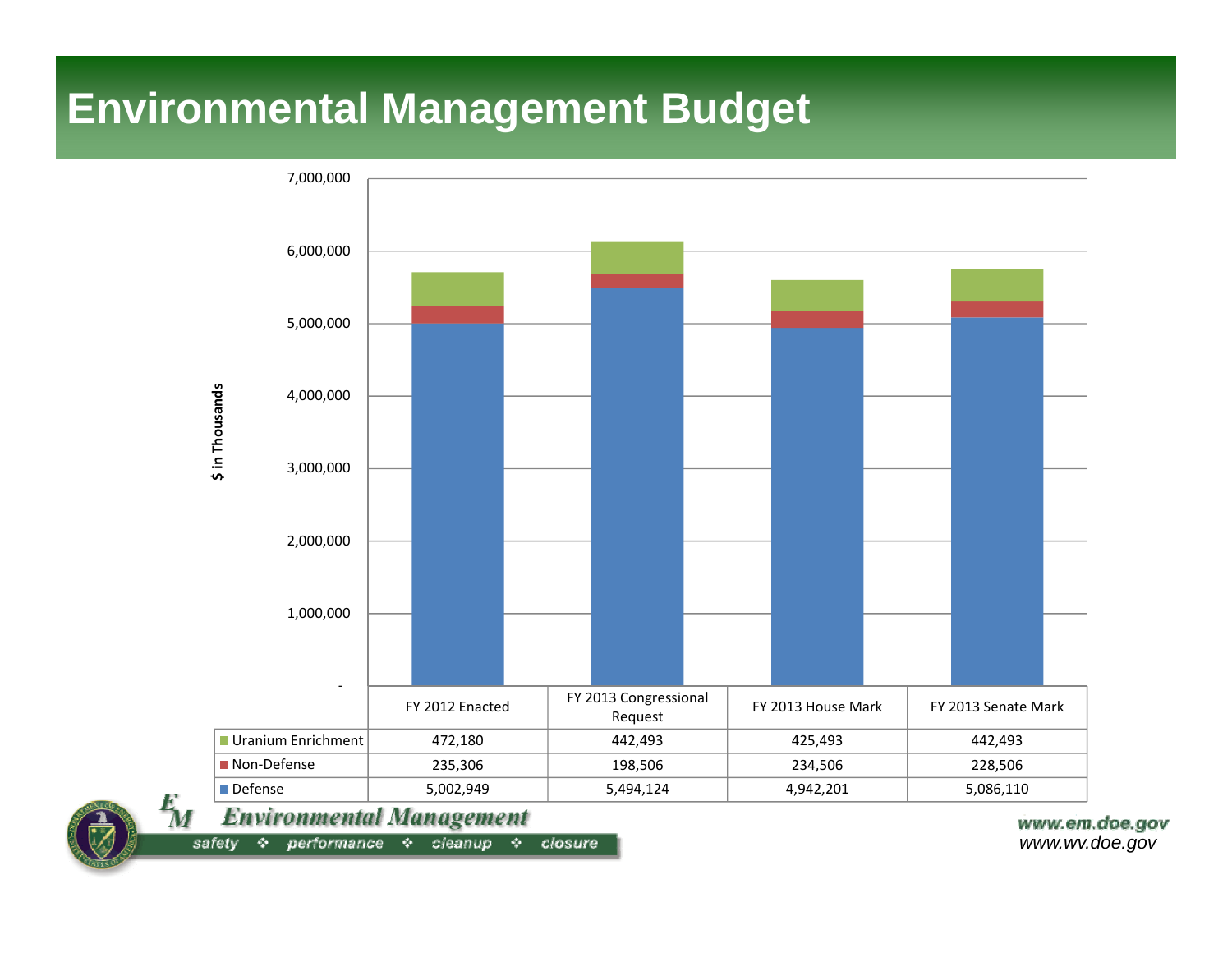### **Small (and Closure) Sites Budget**





**Environmental Management** 

 $cleanup \Leftrightarrow closure$  $performance \Leftrightarrow$ safety 办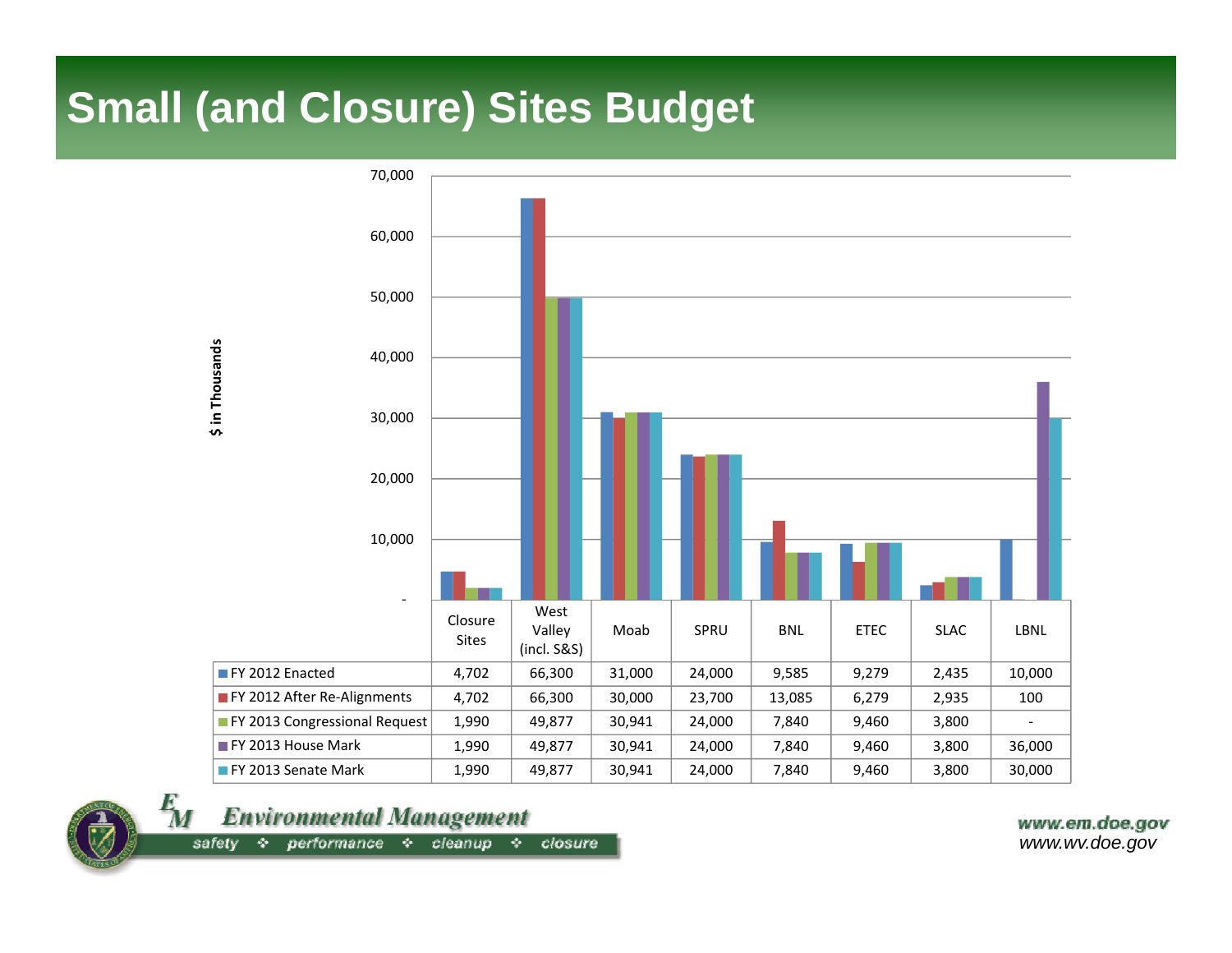# **Budget Process Timeline**

# **Three Years Simultaneously**



**Budget Process Calendar, 12-Month Snapshot** 



**Environmental Management**  $\bm{M}$ 

safety  $\div$  performance  $\div$  cleanup  $\div$  closure